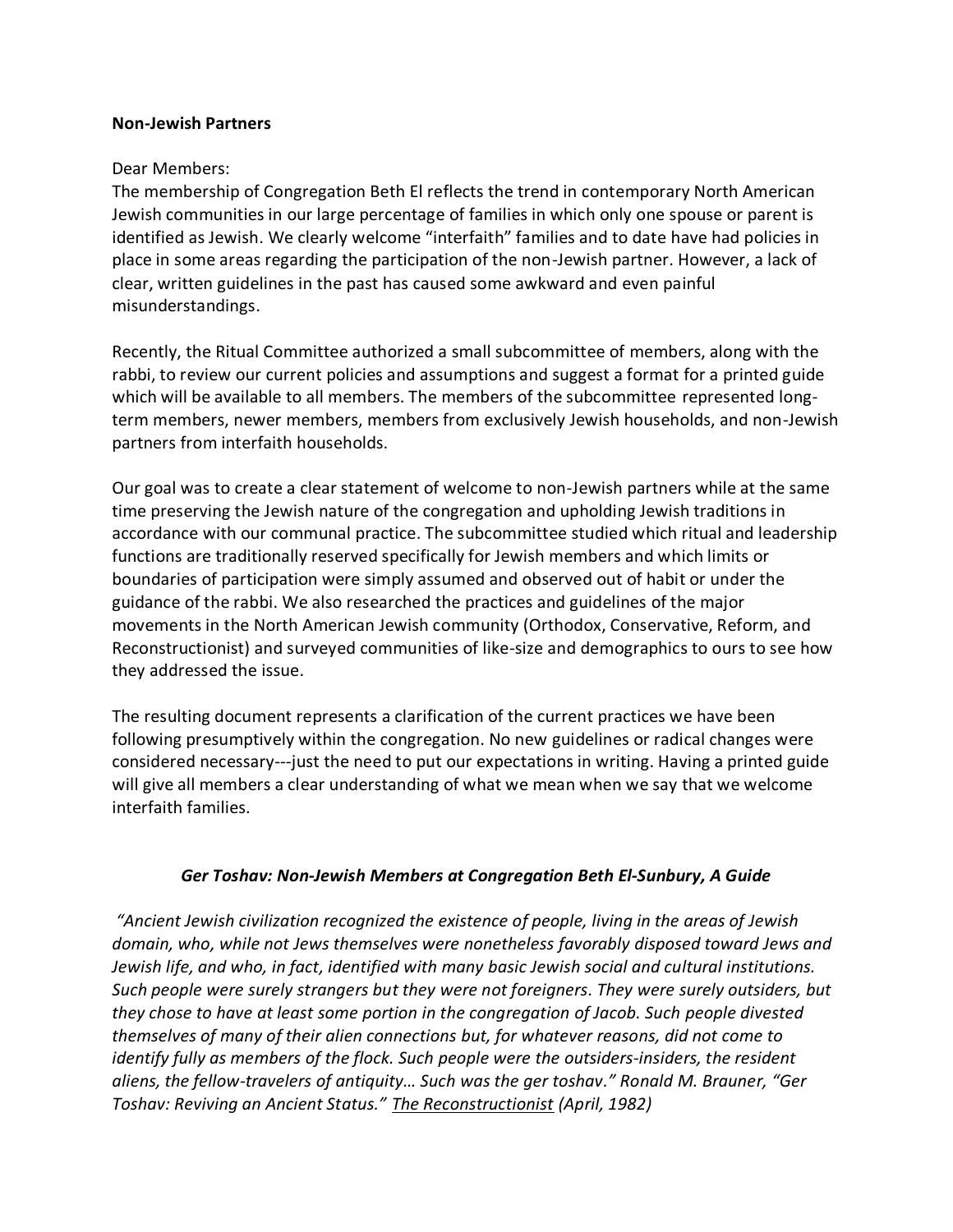Congregation Beth El offers worship, celebration, support, and education to children, adults, and extended family members to help strengthen and enhance the Jewish home and community, including, if desired, the opportunity to study for conversion. We also recognize that, as an egalitarian, diverse, and inclusive Jewish community, our lives are enriched by the presence and participation of non-Jewish partners and family members in our congregation. At the same time, Judaism (like other faiths) has traditionally identified certain responsibilities and privileges available to those who are born into, or convert into, our faith. The purpose of this Guide is to help clarify what it means to be a non-Jewish member of a congregation dedicated to Jewish life, practice, and learning.

In general, a non-Jewish partner or family member may participate in all aspects of the congregational life with the exception of rituals and practices that expressively convey or affirm Jewish identity. Jewish communities vary as do their individual and communal decisions. The following guidelines represent the values of the Congregation Beth El membership and are affirmed by our governing Board. Individuals should always consult with the rabbi if they have any question about their own, or their family's status, either at Congregation Beth El or in the wider Jewish community. Please note that some of these guidelines include the phrase "*with advisement*." These are areas where the policy of our congregation may not be affirmed in other Jewish communities. The rabbi will work with the individual or family in these cases to weigh the implications of the decision and the options for alternatives.

## **Membership:**

- The non-Jewish partner/family member is considered a member of the congregation when part of a Family Membership, in good standing and at least one head-of-household is Jewish. In the event that the Jewish partner is no longer part of the household, membership may be extended in consultation with the rabbi and the board.
- The non-Jewish partner/family member has a vote as member at congregation meetings.
- The non-Jewish partner/family member may not serve on the board of directors.
- The non-Jewish partner/family member may serve on subcommittees.

## **Ritual Life:**

- Non-Jewish partner/family members are invited and encouraged to participate in all worship services, ritual events and gatherings offered at the synagogue.
- Non-Jews do not participate in ritual honors that expressly convey Jewish identity (aliyot; prescribed blessings; carrying, lifting, wrapping the Torah; signing as an "eid" or Jewish witness on ritual documents; lighting Shabbat or holiday candles)
- Similarly, non-Jews may participate in matters of *minhag* (custom) but not *halakha* (Jewish law), *with advisement;\** for example:
- wearing kippot is a matter of *minhag,* but a tallit is commanded through *halakha* as a marker of Jewish identity and commitment so would not be appropriate.
- the Yahrtzeit Board is reserved for Jewish members but the *halakha* of kaddish allows for a Jewish person to say Kaddish for a non-Jewish relative.
- The non-Jewish partner/family member cannot constitute part of a *minyan* (the quorum of 10 Jewish adults necessary for some ritual and liturgical practices)